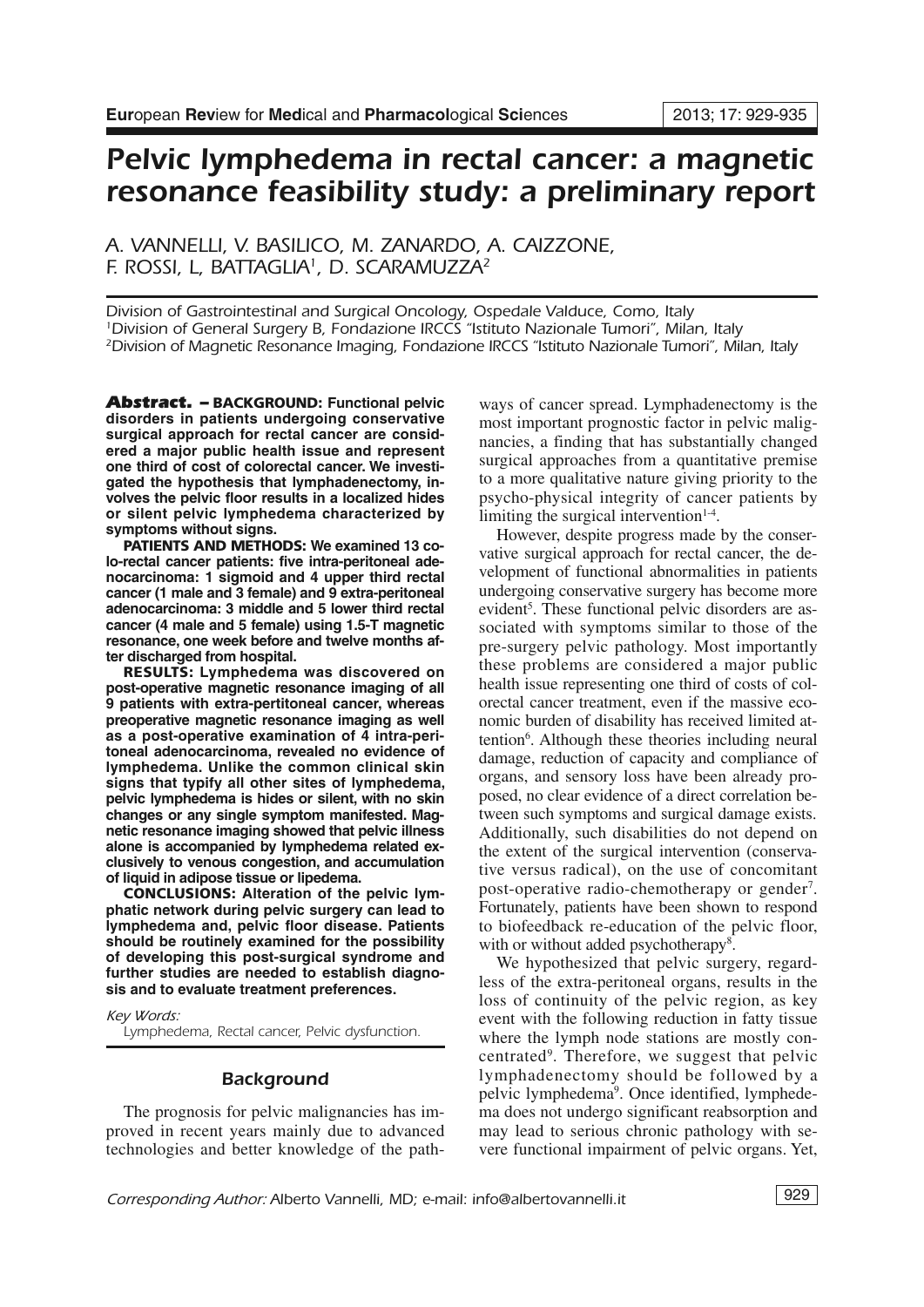the mechanisms and pathways that involve lymphedema in pelvic pathology are still unknown and need to be investigated. We examined, by chance, post surgery lymphedema in 13 patients submitted to hospital for colorectal adenocarcinoma, by comparing magnetic resonance (MR) of the abdominal area of the pre and post surgery. The relationship between MR and lymph node staging in rectal cancer renders it conceptually appealing to pursue pelvic mapping<sup>10</sup>. Realizing the opportunities and challenges of pelvic mapping, this preliminary report investigates the feasibility of MR imaging and examines its applicability for pelvic lymphedema. At the best of our knowledge, this is the first study on pelvic phenomena's after rectal surgery. The strong evidence using MRI to demonstrate the presence of pelvic lymphedema after rectal surgery, convinced us to publish this pilot study.

In our case load we currently observed functional pelvic disorders associated with symptoms similar to those of the pre-surgery pelvic pathology in patients submitted to anterior resection of the rectum. To discriminate supposed pelvic lymphedema, we compared the extra-peritoneal adenocarcinoma with intra-peritoneal adenocarcinoma. Data was obtained by chance from patients admitted to IRCCS Foundation "National Institute of Tumors" of Milan, between May 2008 and January 2010. Excluded from the analysis were patients with preoperative treatment (radiochemotherapy), those patients with loco-regional recurrence, previous pelvic surgery or patients with distant metastases and with more than one primary cancer. We regarded the rectum cut-off within 15 cm from the anal verge and intra-peritoneal cut-off more than 12 cm from the anal verge. We identified 13 patients with sigmoid colon and rectal adenocarcinoma. Bowel preparation and surgical techniques have been described in details by Leo et al<sup>11</sup>. All patients had a pre-operative (one week before surgery) and post-operative (twelve months following discharge from the hospital) MR examination. This study was approved by the Institutional Review Board.

### *Patients and Methods*

#### *MR*

In details, a 1.5-T high-resolution MR imaging system (Avanto; Siemens Medical Systems, Erlangen, Germany) was used for the pre operative stages and the follow-up of the patients. For the purpose of our preliminary report, the 13 patients were examined in the supine position with feet forward and measurements were obtained using the same system and by the same technician.

We consider the common features of lymphedema, usually observed in an MR examination: circumferential edema, increased volume of subcutaneous tissue, and a honeycomb pattern above the fascia between muscle and subcutaneous fat, with evident thickening of the dermis<sup>12</sup>. Although it is generally difficult to differentiate primary from secondary lymphedema, MR is able to discriminate lymphedema from lipoedema and phlebedema<sup>13,14</sup>. Our standard procedure for pre-operative patients is an MR with Gadolinium. On the other hand, for followups, the MR is indicated only for a suspicious local recurrence. Thirteen patients were selected for our study to be evaluated with MR but with a different approach. In details, along with the above described standard procedures, a sequence of fat-suppressed T2-weighted (FST2) and diffusion weighted T2-weighted (DWIT2) were performed, as those are the most efficient techniques to evaluate lymphedema. We considered the protocol for DWI-MR of the pelvis proposed by Mir et al<sup>15</sup>. Specifically, to evaluate lymphedema using FST2 the signal should be increase as the presence of increasing degrees of edema related to active inflammation<sup>15</sup>. Additionally, DWIT2 has been found to improve the detection of edema and herein introduced to detect the lymphedema degree<sup>16</sup>. Moreover, when lipoedema occurs MR is able to confirm that the peripheral lymphatic system is normal while soft tissue swelling consists solely of fat, and subcutaneous edema is absent. Criteria for evaluation of the MRI provided two reviewers, they were blinded with respect of clinical data.

#### *Results*

The data regarding thirteen patients admitted to our Department for colo-rectal adenocarcinoma are reported. Table I summarizes surgery information for each patient. Five were males and 8 females with a median age of 66, ranging from 45 to 72 years. In all patients, a whole body mass index (BMI) was calculated: range 25-35, mean 29.9.

Cases included patients with adenocarcinoma of the sigmoid colon without metastases and of the rectum without metastases. Four patients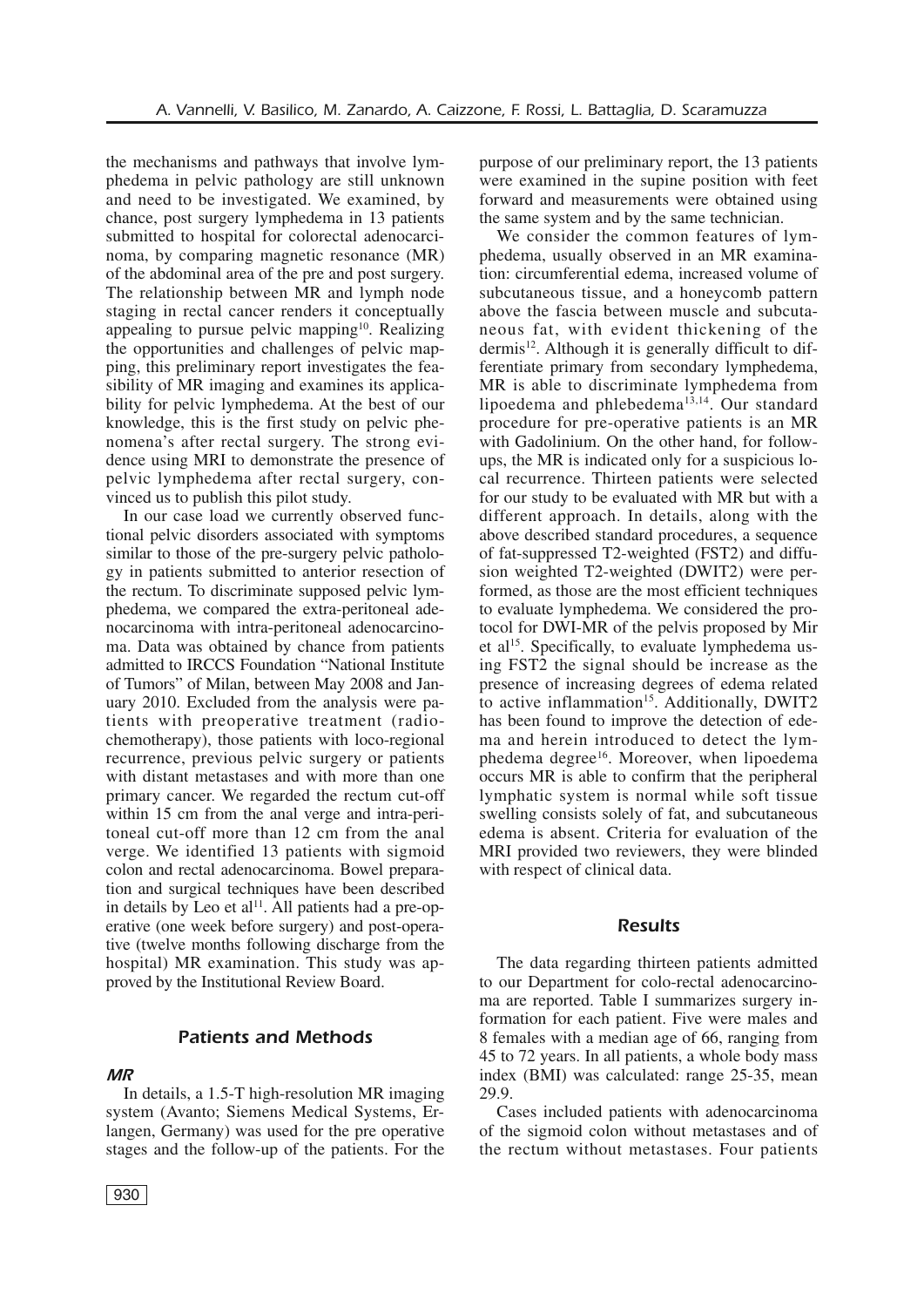| <b>Number</b><br>patient | Age | Sex    | <b>Body mass</b><br>index | Site of<br>cancer | <b>Surgical</b><br>procedure | Cancer<br>classification |
|--------------------------|-----|--------|---------------------------|-------------------|------------------------------|--------------------------|
|                          | 45  | Female | 25                        | Sigmoid colon     | <b>RSC</b>                   | Шa                       |
| 2                        | 72  | Male   | 35                        | <b>URC</b>        | <b>ARR</b>                   | <b>IIa</b>               |
| 3                        | 68  | Female | 31.6                      | <b>URC</b>        | <b>ARR</b>                   | <b>IIa</b>               |
| 4                        | 70  | Female | 25.8                      | <b>URC</b>        | <b>ARR</b>                   |                          |
| 5                        | 55  | Female | 29.9                      | <b>URC</b>        | <b>ARR</b>                   |                          |
| 6                        | 60  | Male   | 28.8                      | <b>MRC</b>        | <b>ARR</b>                   |                          |
| $\mathcal{L}$            | 59  | Female | 29.6                      | <b>LRC</b>        | <b>ARR</b>                   | <b>IIa</b>               |
| 8                        | 71  | Female | 29.9                      | <b>LRC</b>        | <b>ARR</b>                   |                          |
| 9                        | 66  | Male   | 28.9                      | <b>MRC</b>        | <b>ARR</b>                   |                          |
| 10                       | 65  | Female | 31.2                      | <b>MRC</b>        | <b>CEAA</b>                  | <b>IIa</b>               |
| 11                       | 64  | Female | 33.5                      | <b>LRC</b>        | <b>ARR</b>                   |                          |
| 12                       | 67  | Male   | 34.5                      | <b>LRC</b>        | <b>CEEA</b>                  |                          |
| 13                       | 67  | Male   | 33.3                      | <b>LRC</b>        | <b>ARR</b>                   |                          |

|  |  | Table I. Characteristics of patients from May 2008 to January 2010. |  |  |  |  |  |  |  |  |  |
|--|--|---------------------------------------------------------------------|--|--|--|--|--|--|--|--|--|
|--|--|---------------------------------------------------------------------|--|--|--|--|--|--|--|--|--|

Upper third rectal cancer (URC), Middle third rectal cancer (MRC), Low third rectal cancer (LRC), Resection of the sigmoid colon (RSC), Anterior resection of the rectum (ARR), Total resection of the rectum with colo-endo anal anastomosis (CEAA). Cancer classification with American Joint Committee on Cancer Staging 2010.

have been affected by intra-peritoneal adenocarcinoma: one sigmoid and 3 upper third rectal cancer (1 male and 3 female) and 9 extra-peritoneal adenocarcinoma: 4 middle third rectal cancer and 5 lower third rectal cancer (4 male and 5 female). The patients affected by intraperitoneal adenocarcinoma have been submitted to: one resection of sigmoid colon and 3 anterior resection of upper rectum. Specifically, 3 patients presented stage IIa and one stage I. The patients affected by extra-peritoneal adenocarcinoma have been submitted to 7 anterior resection of the rectum and 2 total resection of the rectum with colo-endo anal anastomosis. In details, 7 patients presented stage I and 2 stage II.

Nine patients with an extra-peritoneal lesion underwent a resection of middle and lower third of rectum with regional lymphadenectomy, while the other patients with an intra-peritoneal lesion required resection of sigmoid colon and upper third of the rectum with regional lymphadenectomy.

Table II summarizes the characteristics for each patient using 4 paramenters: stipes-like, edema and venous congestion, epifascial "lakes", lymphatic stasis in presacral space. A sagittal and coronal T1 MR, as well as FST2 and DWIT2 images on the axial plane were requested for the 7 patients who underwent anterior rectal resection, which involved the pelvic floor, as a result of ex-

|                | <b>Stipes like</b> |                | Edema and<br>venous congestion |                | <b>Epifascial lakes</b> |                | Lymphatic stasis<br>in presacral space |                |
|----------------|--------------------|----------------|--------------------------------|----------------|-------------------------|----------------|----------------------------------------|----------------|
| <b>Patient</b> | <b>MR</b> pre      | <b>MR</b> post | <b>MR</b> pre                  | <b>MR</b> post | <b>MR</b> pre           | <b>MR</b> post | MR pre                                 | <b>MR</b> post |
|                | N <sub>o</sub>     | N <sub>o</sub> | N <sub>0</sub>                 | N <sub>0</sub> | N <sub>o</sub>          | No             | N <sub>0</sub>                         | N <sub>o</sub> |
| 2              | N <sub>0</sub>     | N <sub>0</sub> | No.                            | N <sub>0</sub> | N <sub>0</sub>          | No.            | N <sub>0</sub>                         | N <sub>0</sub> |
| 3              | N <sub>0</sub>     | N <sub>o</sub> | N <sub>0</sub>                 | N <sub>0</sub> | N <sub>0</sub>          | No             | N <sub>0</sub>                         | N <sub>o</sub> |
| 4              | N <sub>0</sub>     | N <sub>0</sub> | N <sub>0</sub>                 | N <sub>0</sub> | N <sub>0</sub>          | No.            | N <sub>0</sub>                         | N <sub>0</sub> |
| 5              | N <sub>0</sub>     | Yes            | N <sub>o</sub>                 | Yes            | N <sub>0</sub>          | Yes            | N <sub>0</sub>                         | Yes            |
| 6              | N <sub>0</sub>     | N <sub>0</sub> | No.                            | Yes            | N <sub>0</sub>          | <b>Yes</b>     | N <sub>0</sub>                         | Yes            |
|                | N <sub>0</sub>     | N <sub>o</sub> | N <sub>o</sub>                 | Yes            | N <sub>0</sub>          | Yes            | N <sub>0</sub>                         | N <sub>o</sub> |
| 8              | N <sub>0</sub>     | Yes            | N <sub>0</sub>                 | Yes            | N <sub>0</sub>          | No.            | N <sub>0</sub>                         | N <sub>o</sub> |
| 9              | N <sub>0</sub>     | Yes            | N <sub>0</sub>                 | Yes            | N <sub>0</sub>          | Yes            | N <sub>0</sub>                         | Yes            |
| 10             | N <sub>0</sub>     | Yes            | N <sub>0</sub>                 | Yes            | N <sub>0</sub>          | Yes            | N <sub>0</sub>                         | N <sub>0</sub> |
| 11             | N <sub>0</sub>     | Yes            | N <sub>0</sub>                 | Yes            | N <sub>0</sub>          | Yes            | N <sub>0</sub>                         | Yes            |
| 12             | N <sub>0</sub>     | Yes            | No.                            | Yes            | N <sub>0</sub>          | Yes            | N <sub>0</sub>                         | Yes            |
| 13             | N <sub>0</sub>     | Yes            | No                             | Yes            | N <sub>0</sub>          | Yes            | No                                     | Yes            |

*Table II.* MR characteristics.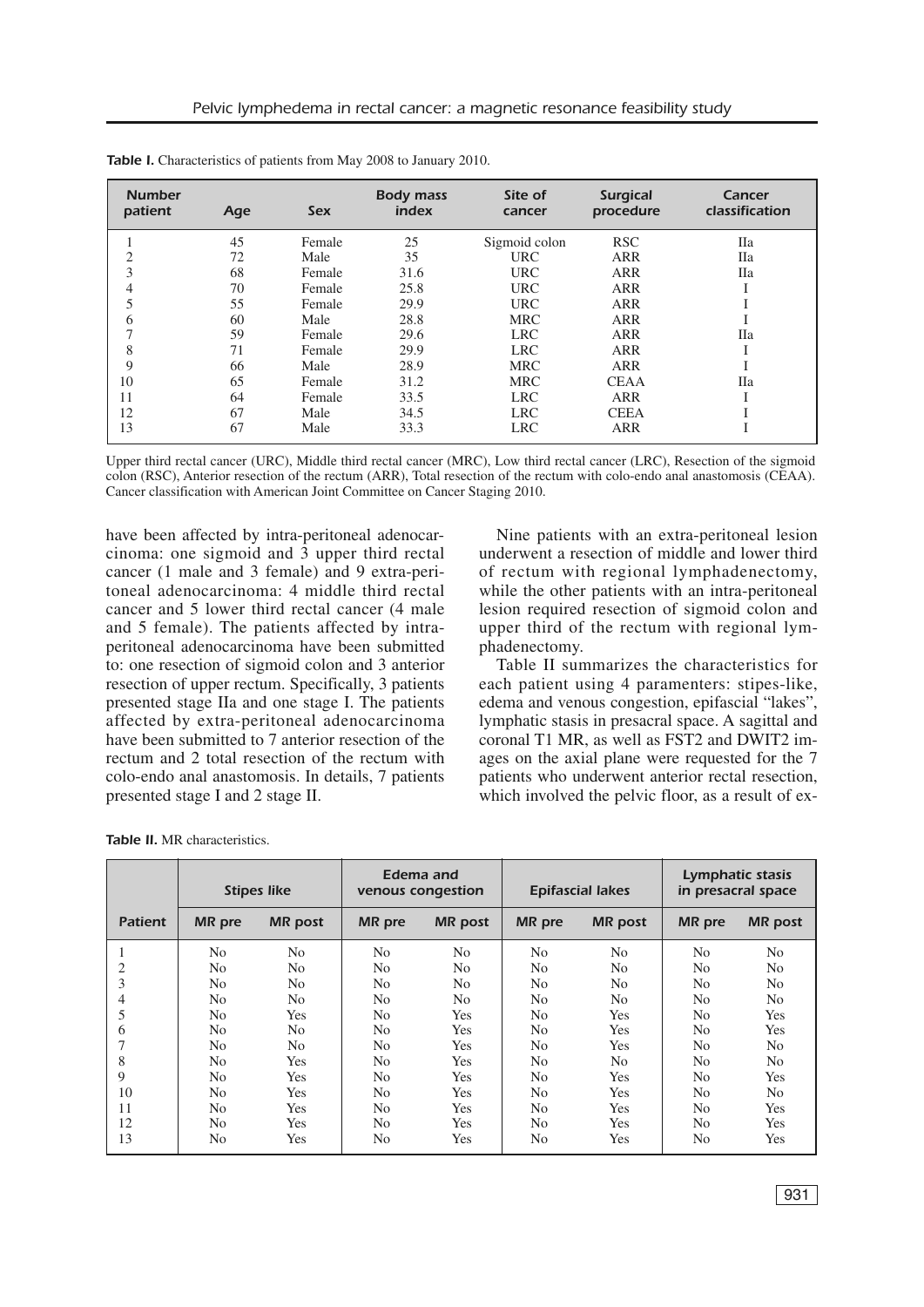tra-peritoneal location of the adenocarcinoma (middle and lower third of the rectum). There is no clear evidence of the pelvic lymphedema or lymphatic alterations in the pre-operative MR performed 1 week prior to surgery for all patients (Figure 1). However, a post-operative MR follow-up performed 12 months flowing discharge from the hospital revealed in 7 patients a lymphatic "stipes-like" elements within the presacral adipose tissue with compression of the sacro-sciatic ligaments and bladder, all indicative of lymphatic alterations (Figure 2). Moreover in 9 patients, the area of edema and venous congestion of pelvis together with compression of pelvic organs indicated by MR signals, were located far from the area of surgical intervention (Figure 3). Furthermore, in 8 patients, with the phase of T1 acquisition, epifascial lakes related to the muscular bands located outside of the pelvic floor in gluteal muscles were identified (Figure 4). Additionally, in 6 patients, the DWIT2 enabled the detection of moderate lymphatic stasis in the presacral space (Figure 5).

The 4 patients who underwent resection of the sigmoid colon and upper third of the rectum (without pelvic involvement due to intra-peritoneal adenocarcinoma located more than 12 cm from the anal verge), had a different MR outcome. In details, the axial second planes were amplified with acquisition of T1, FST2 and DWIT2-weighted sagittal and coronal images through subtraction of adipose tissue signals on the axial planes. Pre-operative MR revealed no pelvic lymphedema or alterations of the pelvic lymphatics in these patients.



*Figure 2.* Post-operative period. Phase of FST2 acquisition. White arrows indicate lymphangitis in the sacral area; large open arrow indicates presacral fibrosis. (Patient number 9).

Also the post-operative follow-up performed twelve months after discharge from the hospital, showed no evidence of pelvic wall edema. Two patients (number 1 and  $\overline{4}$ ), submitted to resection of the sigmoid colon, presented mild signal intensification in the lower part of the rectal abdominal muscle (Figure 6). Overall, there are no signs of lymphatic congestion anywhere within the pelvic wall were noted in the four patients with intra-peritoneal surgery.

## *Discussion*

The strong evidence using MRI to demonstrate the presence of pelvic lymphedema after rectal



*Figure 1.* Phase of FST2 acquisition in pre-operative period, revealing no evidence of lymphedema. White arrows indicate the primary lesion. (Patient number 12).



*Figure 3.* Post-operative period. Phase of FST2 acquisition. Note lymphedema and venous congestion post to the sacral area. (Patient number 6).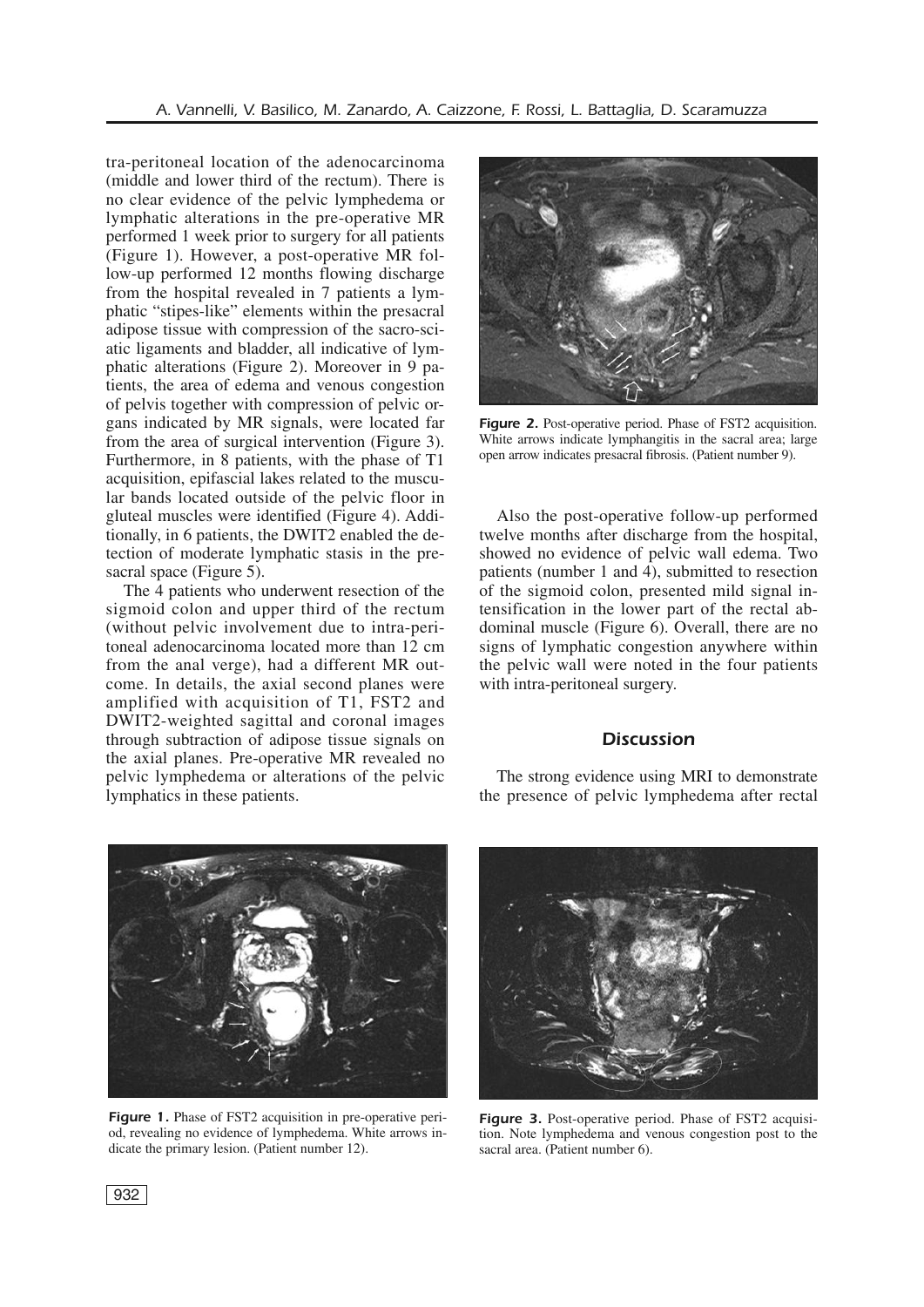

**Figure 4.** Post-operative period. Phase of T1 acquisition. Arrows surrounding muscular fascia indicate the epifascial lakes. (Patient number 13).

surgery, convinced us to publish this report. In this study using abdominal MR we hypothesized that pelvic surgery, regardless of the extra-peritoneal organs, results in the loss of continuity of the pelvic region as key event with the following reduction in fatty extra-peritoneal tissue where the lymph node stations are mostly concentrated; the consequent pelvic lymphadenectomy, should be followed by a pelvic lymphedema<sup>9</sup>. As lymphedema been discovered often by chance and has no reported common elements, it has been difficult to create an experimental model<sup>17</sup>. Here, we attempted to generate a diagnostic model by exploiting the radiological resources available in our laboratory. The relationship between MR and lymph node staging in rectal cancer renders it conceptually appealing to pursue pelvic mapping<sup>10</sup>. Realizing



*Figure 5.* Post-operative period. Phase of T2WI. Arrow indicates lymphedema in the presacral space. (Patient number 7).



*Figure 6.* Post-operative period. Phase of FST2 acquisition. Arrows indicate mild hyperintensity in the area of abdominal rectal muscles. (Patient number 2).

the opportunities and challenges of pelvic mapping, this work demonstrates the feasibility of MR imaging and examines its applicability for pelvic lymphedema even with a small number of patients. Criteria for evaluation of the MRI studies provided two reviewers, they were blinded with respect of clinical data. We didn't performed inter observer variability between readers.

Lymphedema results from an alteration of lymphatic vessels as a consequence of malformation (primary) or mechanical damage (secondary), consistent with an equal distribution in the upper and lower limbs, neck, scrotum and pubis18-20. Analogously, pelvic lymphedema might be a consequence of mechanical pelvic injury or of the altered lymphatic system caused by such injury. The extra-peritoneal pelvic area is sited between the peritoneum covering the pelvic organs, and the pelvic diaphragm. In the pelvic cavity the peritoneum is separated from the walls which delimit the cavity by the surrounding and supporting fatty extra-peritoneal tissue. Pelvic lymphadenectomy might in itself lead to damaged lymphatic vessels with subsequent pelvic malfunction, within a few weeks post surgery if undiagnosed and untreated, can progress to a chronic pelvic dysfunction. Our post-operative MR evidenced injuries involving different pelvic structures and areas, whereas no venous congestion or alteration of lymphatic vessels was detected preoperatively (Table II). Therefore, it is of critical importance to investigate the mechanisms of lymphedema in pelvic pathology to limit the damages of functional abnormalities in patients who undergo conservative surgery.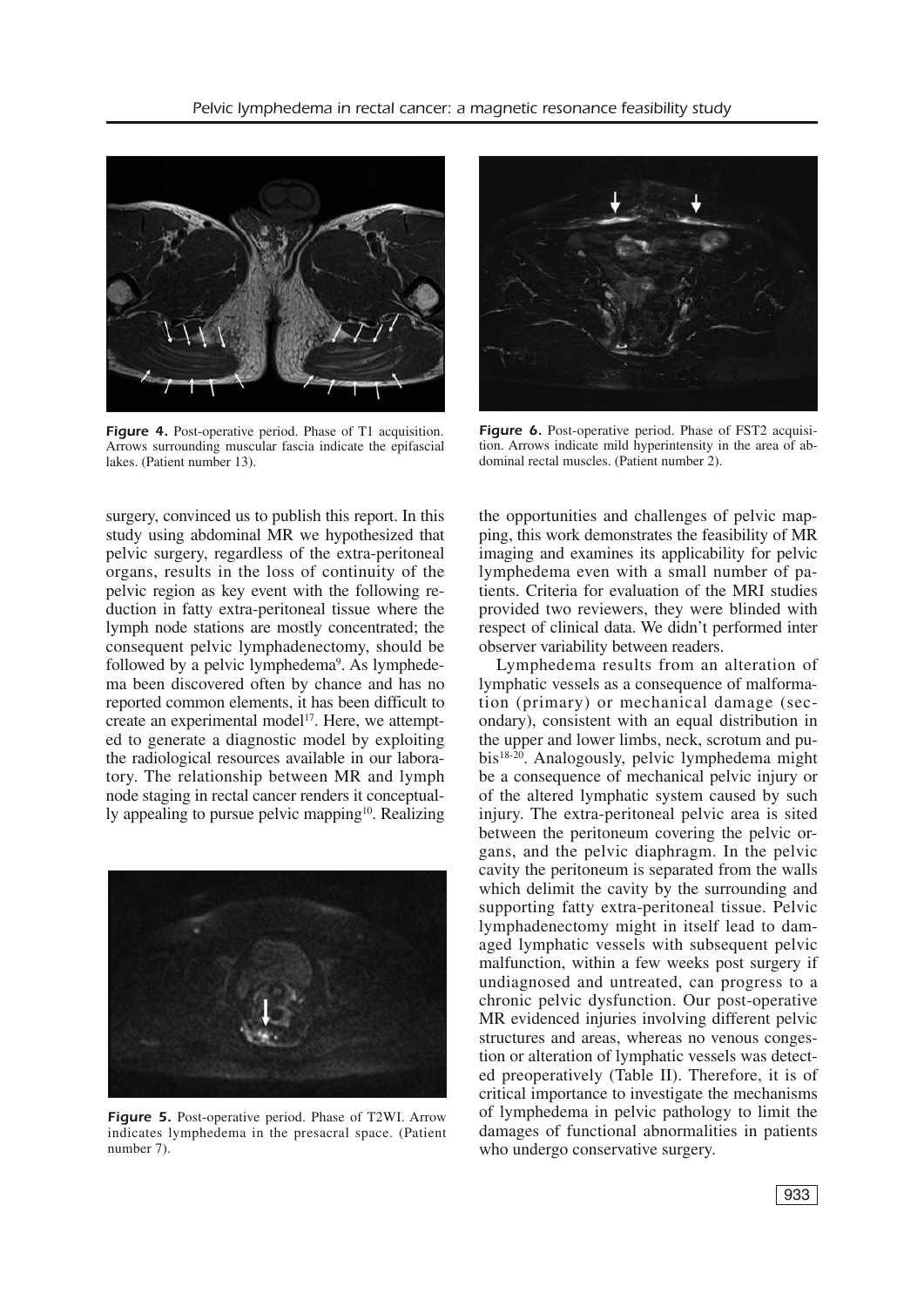Thus, despite the benefits of surgery, our findings support the notion that lymphadenectomy can cause damage of the pelvic lymphatic system as a direct result of surgery. Unlike the common clinical skin signs that characterized all other sites of lymphedema, pelvic lymphedema is hidden or silent, with no skin changes or any single symptom manifested<sup>9</sup>. The lack of signs is not surprising, considering that the shell structure of bones of the sacral area provides a structural system capable of containing almost three-fourths of the total volume alterations inside the pelvis without any external manifestations. Moreover, the perineum, which contains no bone structures and thus enables direct and unrestricted internal pelvic communication, is particularly vulnerable to damage caused by lymphadenectomy. This alteration of lymphatic vessels would produce lymphedema or progressive functional pelvic disorders manifesting as muscular deficiency, particularly defective sphincter control. As shown in our MRs of the bone-tendineal space interposed within a deep plane of the pelvic floor, surgical intervention involving perineal skin hidden lymphedema, despite the lymphatic congestion after lymphadenectomy and eventually the conditions for neural and muscular structural malfunction $2^{1,22}$ .

The use of MR has made it possible to emphasize the pre-operative period in which the presence of the cancer is not associated with any pelvic lymphedema. Moreover, our MRs showed that pelvic illness alone is accompanied by lymphedema related exclusively to venous congestion, which can be attributed to the neoangiogenesis typically concurrent in these carcinomas. In the post-operative period the effects of lymphadenectomy and opening of the pelvic peritoneum are characterized by specific signs of lymphedema, such as lymphangitis with local fibrosis formation. Actually, the identification of epifascial lakes over gluteus muscles in the absence of edema inside of the muscular girdles demonstrates that surgical intervention sets off a domino effect within the pelvic area. The hyperintense regions within the gluteus muscle are usually compatible with fat until proven otherwise but the Figure 4 are compatible with edema rather than muscular atrophy.

The observed venous congestion in areas distant from the interventional area both in patients surgically treated with opening of the extra-peritoneal space and in those without pelvic involvement, further confirms an alteration of pelvic structures following pelvic surgery.

MRs, also, identified other common features of lymphedema: accumulation of liquid in adipose tissue or lipedema. The estimate of body fat indicate an average BMI of 29.9 (so called overweight), since reduction of adipose tissue, where lymph nodes are predominantly concentrated, might contribute to the loss of pelvic structural continuity. Moreover, the specific structure of pelvic lymphatics must be considered, since it is ubiquitously and homogenously distributed as a thick net and conveys a three-dimensional appearance of volume, unlike the generally single long dimension that characterizes the upper or lower limb lymphatics. Surgery leads not only to the limitation of volume, but also to the involvement of all pelvic structures.

To date, lymphedema is frequently undiagnosed even in teaching centres, and it seems likely that many surgical interventions have not been adequately studied with respect to lymphatic damage and their consequences $2<sup>3</sup>$ . Although it could be argued that such observations are not essential when colorectal surgery is only limited to an internal pelvic space, and that any radiological image is only one indicator of type of surgical intervention, we detected signs of venous congestion in all pelvic areas, demonstrating that each surgical procedure implicates involvement of the entire pelvic structure. Thus, it is not the type of surgical intervention that creates favourable conditions for lymphedema, but rather the specific location of the pelvic floor where surgery occurs. The pelvis is a dynamic functional unit endowed with an elastic memory continually responding to changes of: body weight, intra-abdominal pressure due to increased loads caused by chronic conditions, and by the natural events of pregnancy and delivery. Elastic memory of the pelvis contributes in inhibiting the onset of lymphedema. However, surgical disruption of this functional unit, in particular impairment of the pelvic memory capability is exceeded can lead to hides lymphedema. Overall this can be the key factor in explaining pelvic dysfunction. Clinical evidence obtained by MR indicates that lymphatic vessels play a significant role in surgeries that involve perineum and the pelvic floor<sup> $24,25$ </sup>. This preliminary report could answer the question how does pelvic lymphedema occurs?

#### *Conclusions*

This report is limited to radiologic phenomena's after rectal surgery, and the clinical impact of